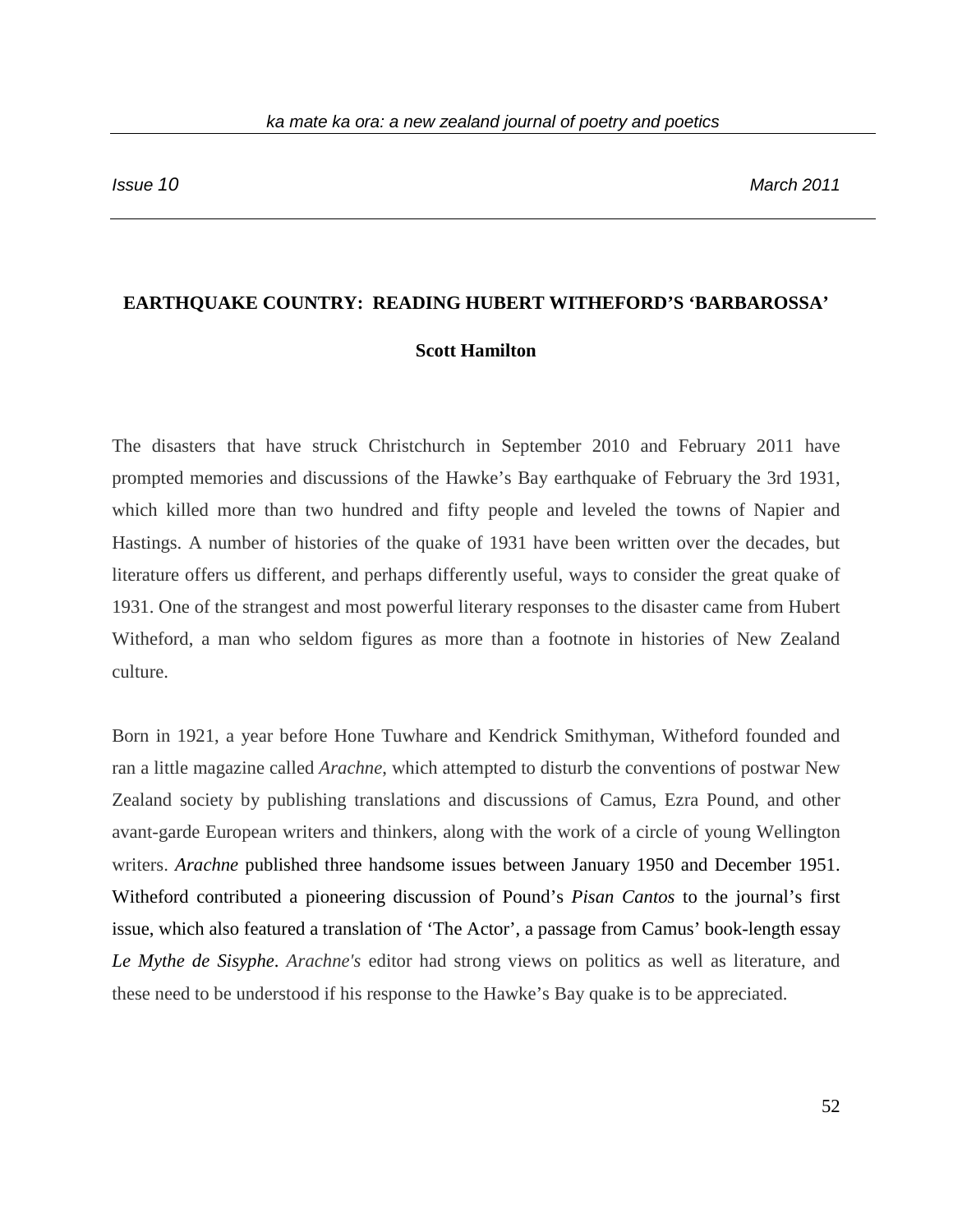Most Kiwi intellectuals of Witheford's generation felt a tension between a commitment to the left and a commitment to what we might call high culture. On the one hand, intellectuals benefited from the expansion of the state that occurred under the first Labour government, an expansion which was more or less accepted by subsequent governments. Labour had established a range of institutions - a national public radio network, a real national library, a symphony orchestra, a pension for writers, and so on - which made the lives of intellectuals easier. Labour had also encouraged, as part of events like the 1940 National Centennial, the notion of a distinctive New Zealand identity that was so dear to many mid-century Kiwi intellectuals. (v. Barrowman pp. 1- 8)

Because of their very success, though, Labour and its allies on the left often seemed complicit in the insularity and philistinism of mainstream New Zealand society. Postwar New Zealand, with its new suburbs of identikit homes, its worship of the trinity of 'rugby, racing, and beer', its moral conservatism and damaging taboos about sex, and its suspicion of 'snobbish' pursuits like literature, music, and painting, seemed like an unwelcoming place for many intellectuals, and inspired denunciations such as Bill Pearson's well-known 1952 essay 'Fretful Sleepers' (Pearson, pp. 1-33) and James K Baxter's sequence of poems *Pig Island Letters* in the 1960s.

Hubert Witheford seems to have been unusually free of conflicted feelings towards Labour and its allies, and towards the welfare state society the left had helped create. In writings for *Arachne* and in a number of other texts he produced in the '50s, he uses the most vituperative language and imagery available to condemn the 'humanitarian ethic' he identifies with the left, and with modern New Zealand and Western society in general. (We can consider, as examples, the essays 'Background to a Magazine', which appeared in *Arachne's* second issue in February 1951, and 'The Evaporation of Social Democracy', which appeared in *Arachne's* third and final issue in December 1951.)

In 'Background to a Magazine' Witheford, who seems to have suffered from the same intense nostalgia for an idealised pre-industrial society as writers like T.S. Eliot and Evelyn Waugh, says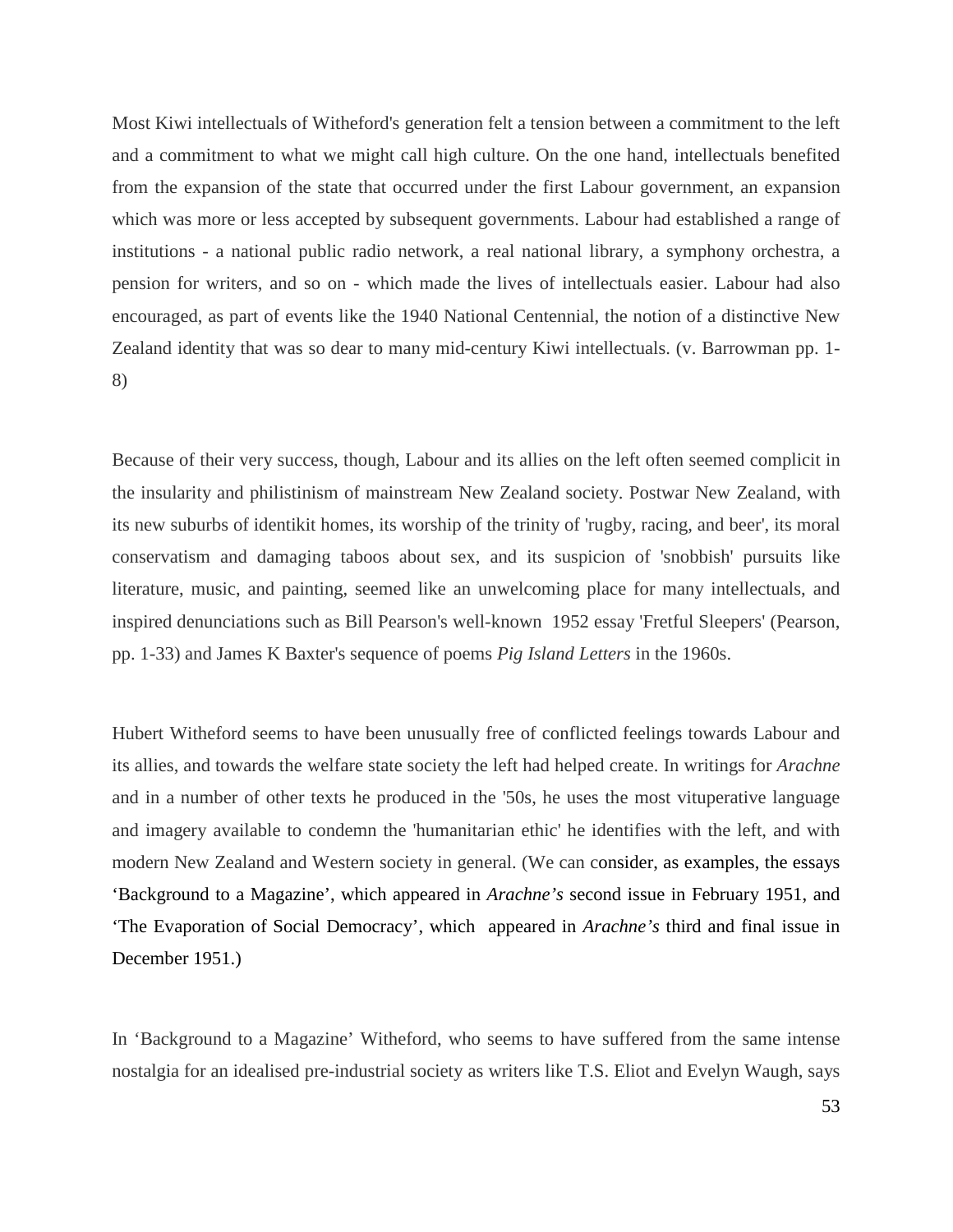'humanitarianism', with its materialism, its rationalism, its faith in the possibility of historical progress, and its belief in action by the state to improve the world, is a poor substitute for the 'fiery core' of old-fashioned, irrational religion.

Witheford's rejection of the left-wing politics which held a certain attraction for many other New Zealand writers was not necessarily complemented by some sort of simple identification with mainstream right-wing politics on his part. In 'The Evaporation of Social Democracy' he condemns the statism of both social democrats and Marxists, and claims that New Zealanders were rejecting the 'top-heavy structure' the first Labour government had created when they voted National into office in November 1949, yet nonetheless says he would support a 'decentralised' leftism that somehow acted without reference to either the state or the trade union movement. In an interview conducted with Lauris Edmond in the early '80s, Witheford states that he 'found himself in a Right Wing stance at the time of the Berlin crisis and Cuba', but that 'this didn't survive the end of the American dream and the assassination of the Kennedys' (Witheford, 1982: 309). It seems likely that Witheford often considered the spirituality he found in writers like Ouspensky and Gurdijeff as an alternative to the doctrines of either left-wing or right-wing politics.

Humanitarianism necessitates, Witheford claimed in one of his articles for *Arachne*, a 'battle' for 'national booty' between 'well-fed pressure groups' (Witheford, 1951a: p. 22). Because humanitarianism leads to conflict, and ultimately to social disintegration, Witheford believes it is complicit in the appalling violence of the twentieth century. In a sentence which must have raised eyebrows in 1950s New Zealand, Witheford confessed to *Arachne's* readers that he could not look at the 'trim state housing settlements' of his country without remembering 'that they imply the atomic bomb' (ibid.).

Witheford's attacks on the various manifestations of the creed of humanitarianism could be witty, as well as vituperative. In his book *Don't Let it Get You: memories and documents*, John O'Shea recalls a hoax that he and Witheford perpetrated on left-wing film fans in the late 1940s. Irritated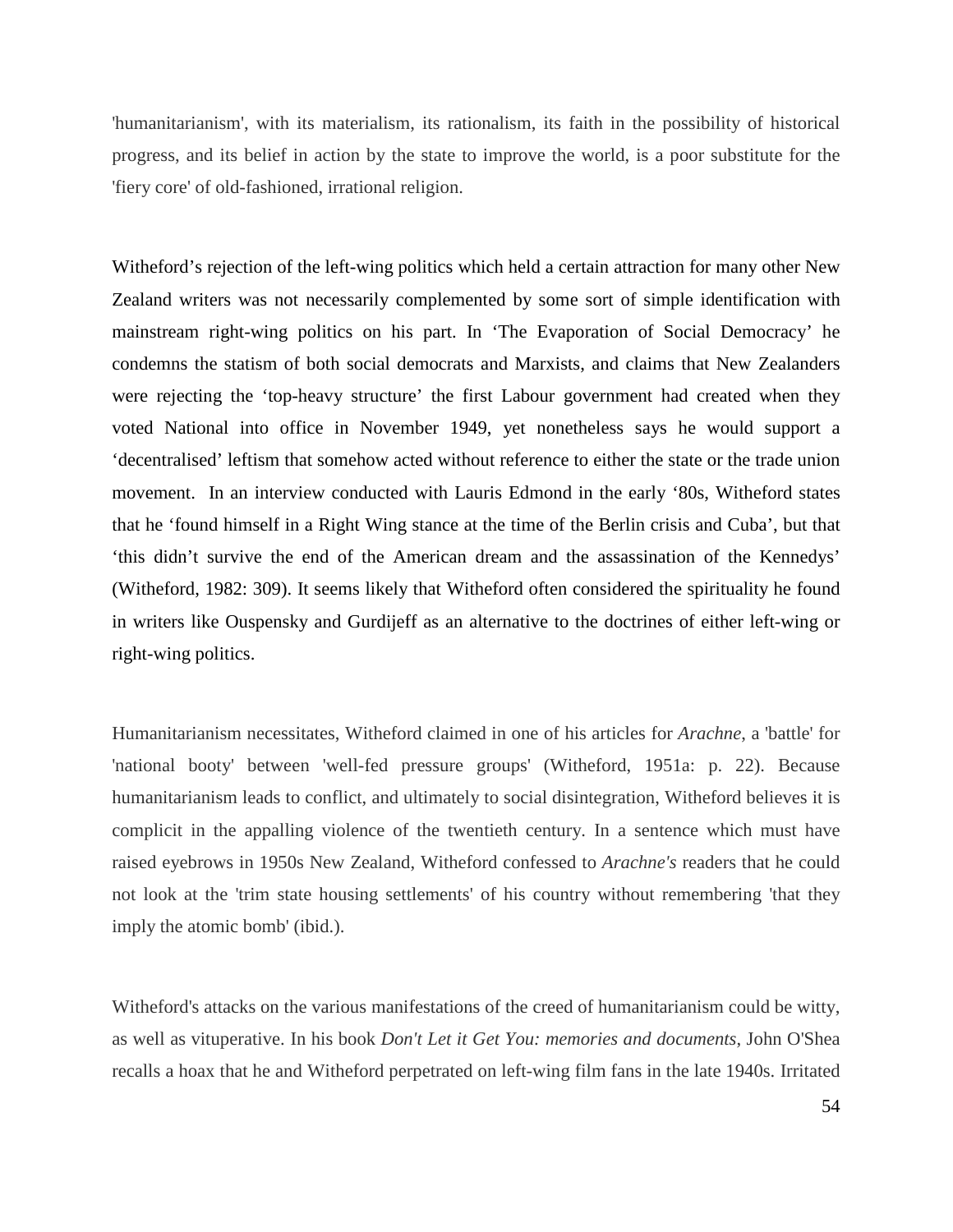by the popularity of movies which trumpeted the alleged achievements of the Soviet Union and the 'people's democracies' established in Eastern Europe after World War Two, O'Shea and Witheford published a spoof article called 'The Film in Albania' in the bulletin of the Wellington Film Society. Parodying the language of Stalinist culture-bureaucrats, the two men described a series of non-existent works by a non-existent uber-proletarian Albanian director, as well as the tumultuous welcome one of these movies had supposedly received: 'There are many delightful touches of earthy humour in this film. The little audience of workers with whom I saw it roared for minutes on end at the scenes in which the old man's little grandson trips up the landlords' agent so that he falls, head downwards, into the village latrine...' (O'Shea and Witheford). The authors of 'The Film in Albania' were pleased when they learned that their piece had been piously reprinted in several prestigious overseas film journals.

Witheford's quest for the 'fiery core' of religious belief led him in some odd directions. O'Shea recalls that his old friend liked to go 'grasshopping among gurus' by reading works by P.D. Ouspensky and George Gurdijeff, Russian 'spiritual scientists' who rejected empirical inquiry and discourse in favour of intuitions, trances, and visions, and who built up private cosmologies composed of numerous angels, demons, and astral beings. O'Shea thinks that Witheford's fascination with the work of Ouspensky and Gurdijeff was part of a deliberate 'flight from reason' on his part (O'Shea, 1999: 150-151).

Witheford settled permanently in Britain after 1956, getting a job in the civil service and losing some of his connections to the New Zealand literary scene. He had produced a couple of slim, beautifully-printed, poorly-reviewed books of poetry before leaving his homeland, and he continued to write the occasional poem after resettling. To his chagrin, though, he found that many of these short, usually splenetic pieces relied for their subject matter on memories of the dreary country he had left behind.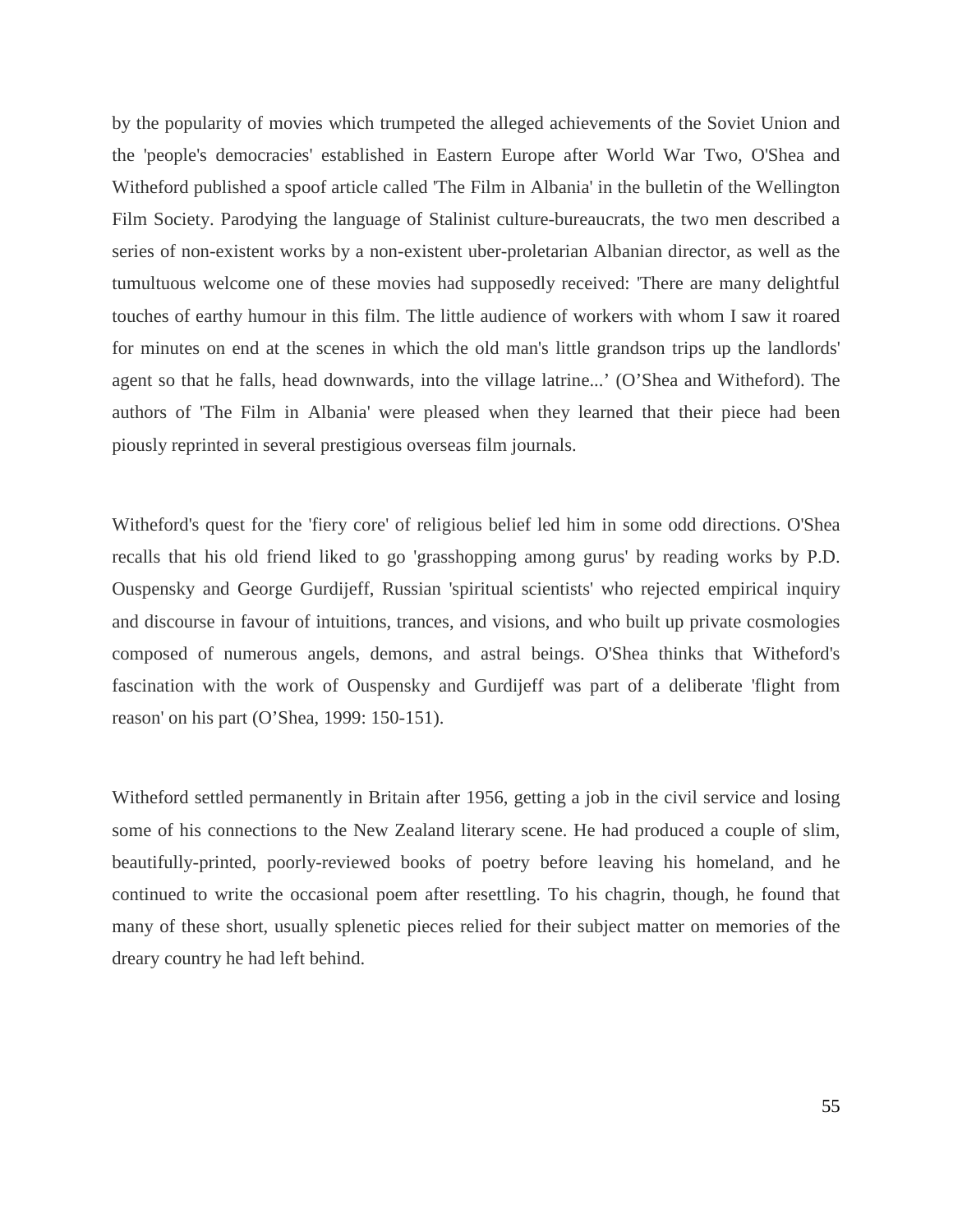One of Witheford's backward-looking poems was 'Barbarossa', which was published in his 1967 book *A Native, Perhaps Beautiful*:

## **Barbarossa**

Addiction to the exceptional event – That flaw In something like *My Childhood Days in X*, And fault-line - as from the Aleutians Down the Pacific to where I was when It opened wide one day when I was ten.

The town-hall whistle blows. It's five To twelve. Now homewards, slow, Turning a legend like a stone, sea-worn, Red-streaked. The bearded Emperor in the German cave Sits in his armour; when will he wake and go Clanking into the light to lead his hordes?

The gutters heave.

Upon the rumbling ground I balance. I sit down. A stop to stories of the death of kings. I watch the telegraph Poles. A great hand plucks the strings.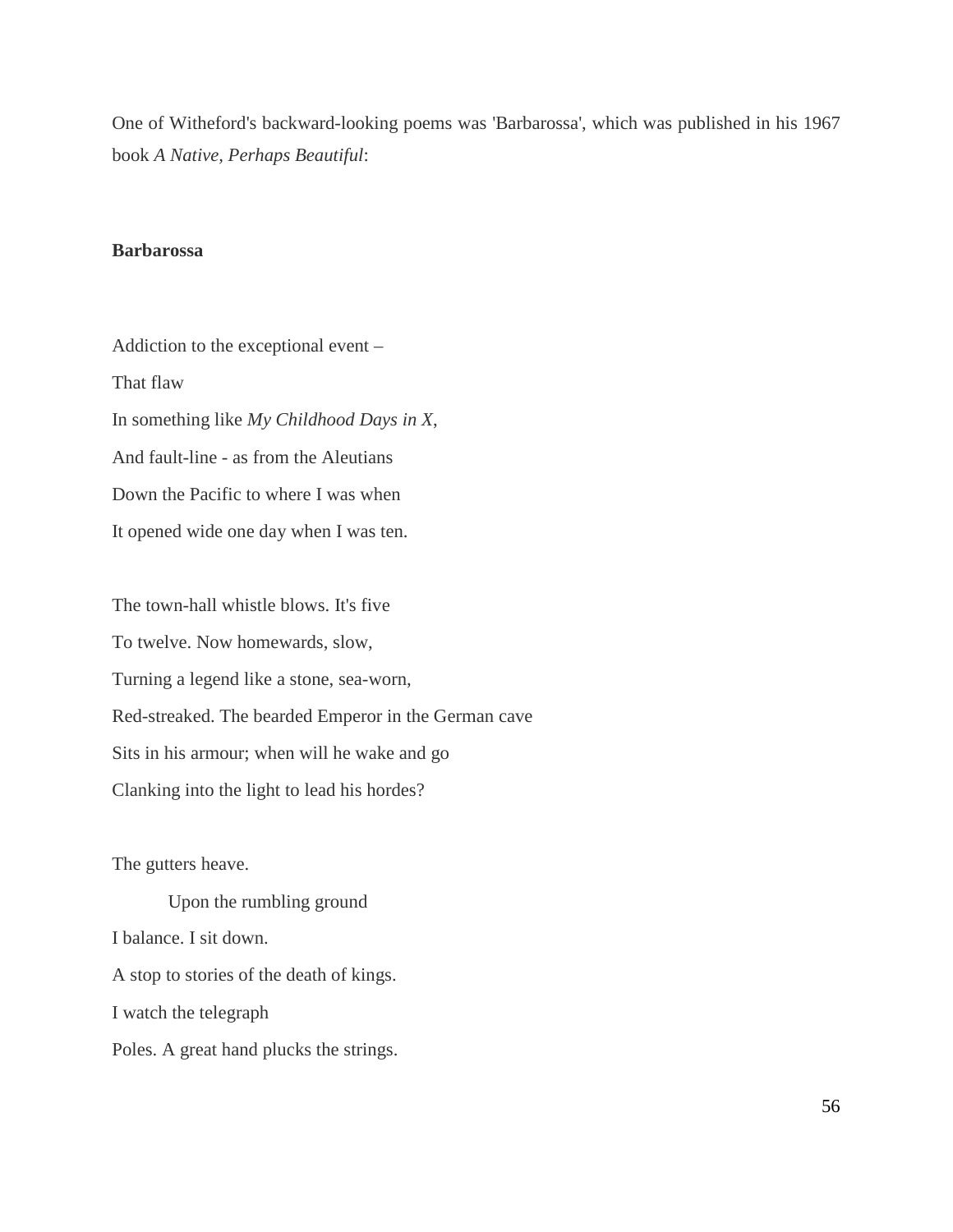Upon the other coast Napier, too, sways Most irrevocably: flames. Looters are shot By landing parties near the gutted shops. Half a hill Split on the coast-road; squashed in their ancient Fords The burghers sit there still*.* (Witheford, 1967: 8)

'Barbarossa' is not, on the face of it, a particularly difficult poem. The poet remembers how as a ten year-old he was walking home, pondering the legend of the medieval German ruler Frederick Barbarossa, when he felt the shock waves from the faraway Hawkes Bay earthquake. After recalling the 'heaving gutters' and trembling telegraph wires that the quake caused in Wellington, Witheford turns his attention to the Hawkes Bay, where, in Napier alone, the disaster claimed more than one hundred and sixty lives.

Witheford's account of the 1931 earthquake contains a number of allusions to the legend which gathered around Barbarossa in the centuries after the monarch's death in 1190. Remembering Barbarossa's abilities as both a fighter and a thinker and his success in uniting several German fiefdoms into the Holy Roman Empire, German nationalists spread the story that the great leader did not really die, but instead retired to a cave in the Kyffhauser hills of Thuringia, deep in the 'green heart' of Germany, to sleep. When the time was right, the legend-mongers claimed, the emperor would wake, emerge from his cave, and lead an army against the enemies of Germans. In the nineteenth century Bismarck used Barbarossa as a symbol of the newly-united German nation, raising an enormously ugly monument to the emperor in the Kyffhausers. In 1941 Hitler named his invasion of the Soviet Union Operation Barbarossa.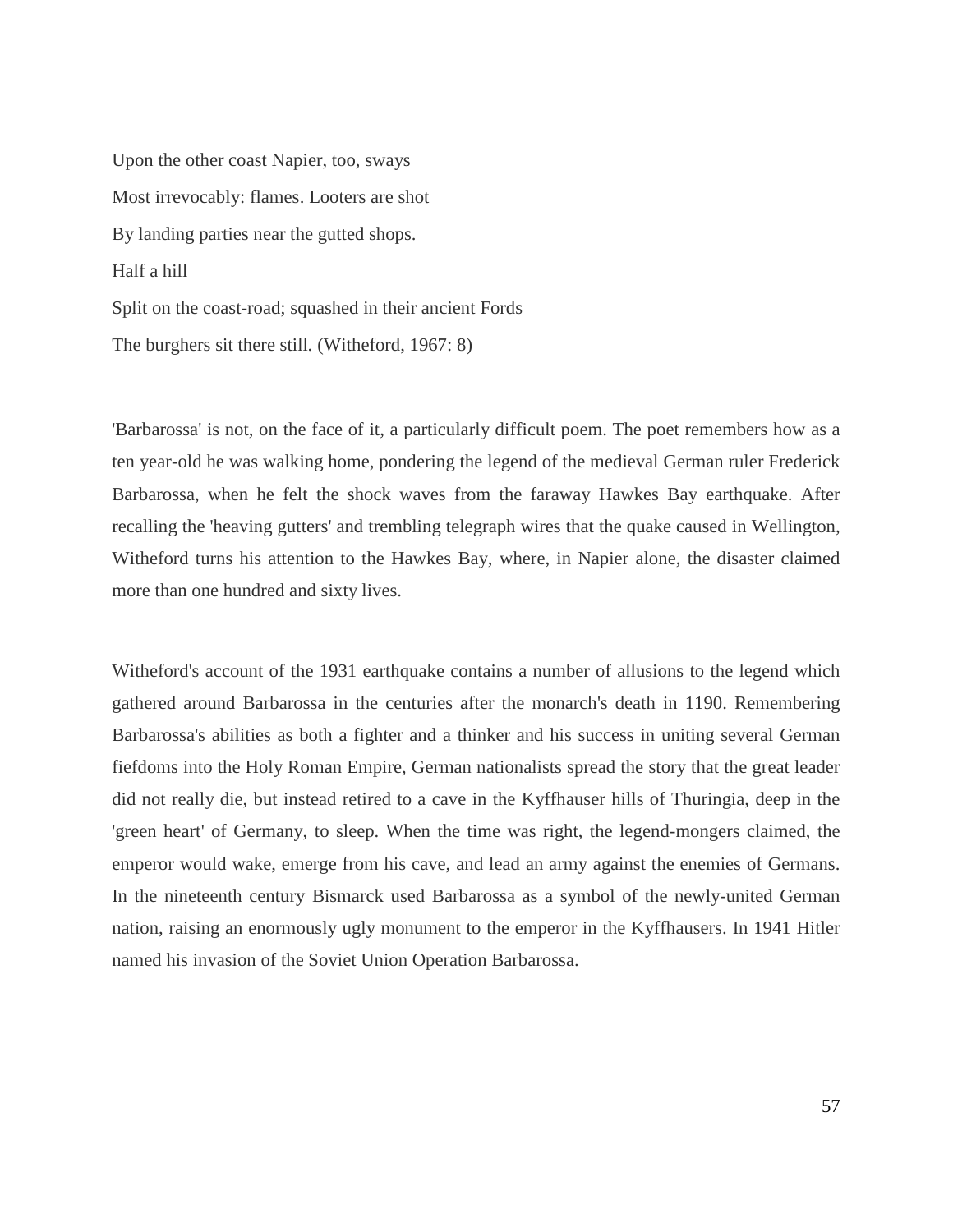When he writes of a 'great hand' plucking 'the strings' of telegraph poles, Witheford raises the possibility that the 'fault line opening' across the Pacific might symbolise the stirring of Barbarossa. When he imagines the 'burghers' of Napier 'squashed in their ancient Fords' under half a hillside, the poet invites a comparison between the armour-clad emperor in his cave and these armour-clad victims of the 1931 quake.

At about the same time that Witheford was writing 'Barbarossa', his old and close friend Peter Munz was working on the book that would be published in 1969 under the title *Frederick Barbarossa: a Study in Medieval Politics*. Munz was a German-Jewish historian and philosopher who escaped from Nazi Europe to New Zealand, where he built a distinguished career at Victoria University; he seems to have embodied, for Witheford and for a number of his other friends, the sophisticated European intellectual and cultural tradition that mid-century New Zealand was so lacking. As we shall soon see, Witheford's friendship with Munz ensured that he was very familiar with the story of Barbarossa.

When C.K. Stead reviewed *A Native, Perhaps Beautiful* for *Landfall* in 1968, he quoted 'Barbarossa' in full, and discussed it in some detail. Stead included his review of Witheford in his 1982 collection *In the Glass Case: essays on New Zealand Literature*, and used it again in his 2002 book *Kin of Place: essays on 20 New Zealand writers*. After noting the apparent allusions to Barbarossa in Witheford's poem, Stead asks how many of them are 'deliberate', and wonders whether their motivation and significance might possibly be grasped (Stead, 1981: 233). Stead decides that we cannot say with confidence that the allusions are deliberate, and he warns against trying too hard to interpret them, claiming that: 'though...a "full" reading of the poem will notice these parallels, one cannot insist that a "correct" reading will make just so much, or just so little, of them. The strength of the poem is the degree to which it is governed by an actual event...' (ibid).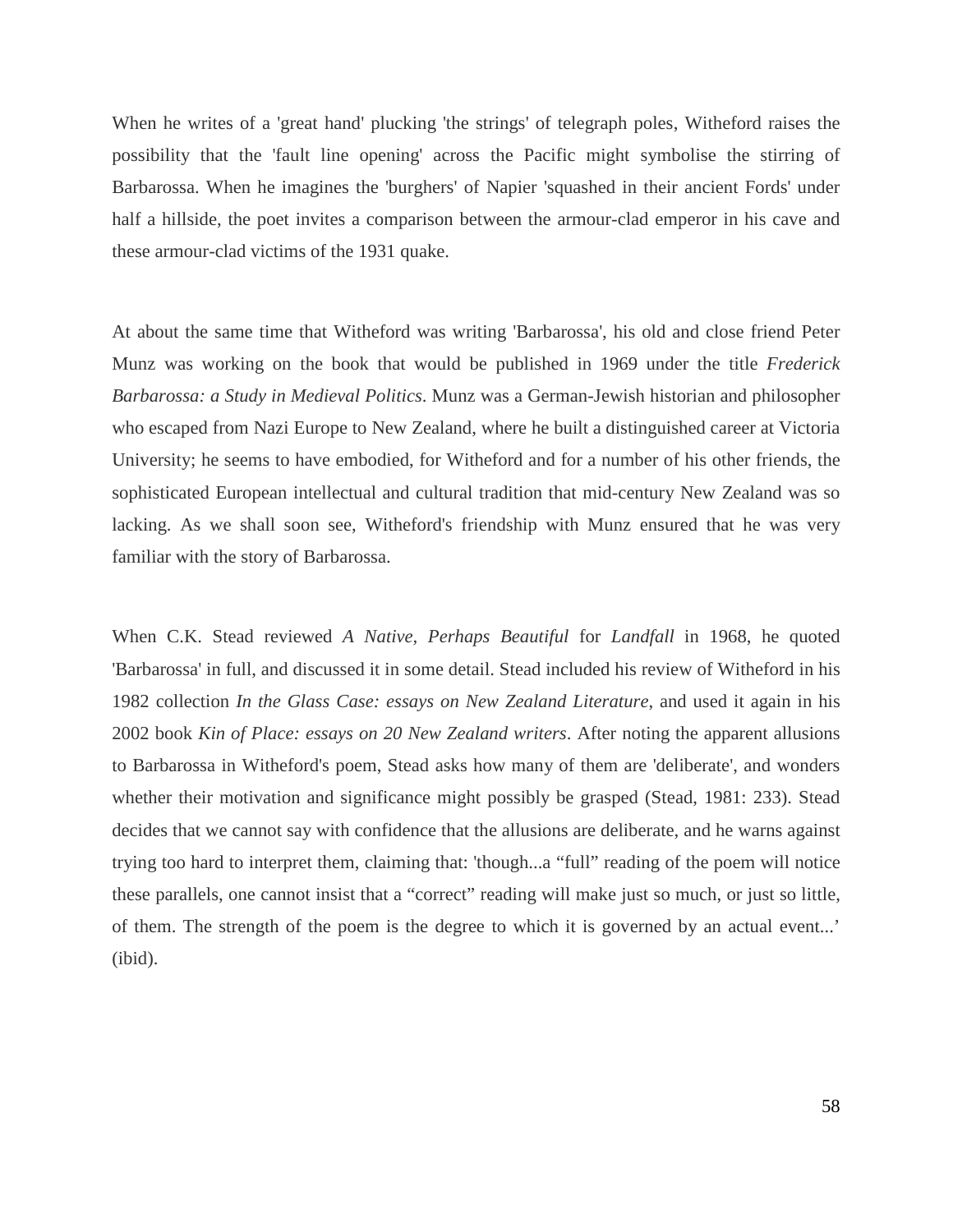I want to query Stead's claim that the details of 'Barbarossa' are 'governed' – that is, necessitated and justified - by the 'actual event' of February the 3rd 1931, and that attempts to give them some wider import are thereby misguided. Stead appears unaware that Witheford's poem is in certain places quite inconsistent with the facts of the 1931 earthquake. Witheford writes, for instance, about 'looters' being shot by 'landing parties near the gutted shops' of Napier. A navy sloop named the *HMS Veronica* was anchored in Napier harbour when the earthquake struck the city, and quickly sent ashore a party of crew to help clear rubble and search for survivors. The landing party from the *Veronica* did not, however, encounter, let alone shoot, any looters in the ruins of Napier. Witheford has invented this detail of his poem. Witheford also appears to have invented his poem's buried Ford-drivers. (For an account of the disaster and its aftermath, see Matthew Wright's *Quake: Hawke's Bay 1931*, Reed, Auckland, 2001. Wright's chapter 'Thank God for the Navy!' deals with the role of the *Veronica* and other vessels in the quake's aftermath.)

If the details of 'Barbarossa' aren't dictated by the simple facts of what happened on February the 3rd 1931, as C.K. Stead claims, how can we explain them? What principle underlies Witheford's selections and inventions? I want to answer these questions by suggesting that Frederick Barbarossa represented, to Witheford, the origins of a certain ideology, and that, consciously or unconsciously, Witheford's poem uses Barbarossa and the 1931 quake to symbolise the baleful consequences that he thought this ideology had produced in the twentieth century.

As we have seen, Witheford believed that modern societies, with their rationalism, their belief in progress, and - sometimes - their state-sponsored 'humanitarianism', are inferior to older societies in which the 'fiery core of religion' shaped beliefs and behaviour. Witheford argued that the apparently enlightened features of modern societies - the state housing programme of New Zealand, for example - were not opposed to, but actually obscurely dependent upon, uglier features of the modern world like the nuclear bomb. Witheford attempted to replace modern ways of thinking with a 'flight from reason' that led him toward religion in general, and toward the mystical systems of Guridijeff and Ouspensky in particular. The December 1950 issue of *Landfall* featured a piece called 'Questionnaire: a Choice of Books', which asked a series of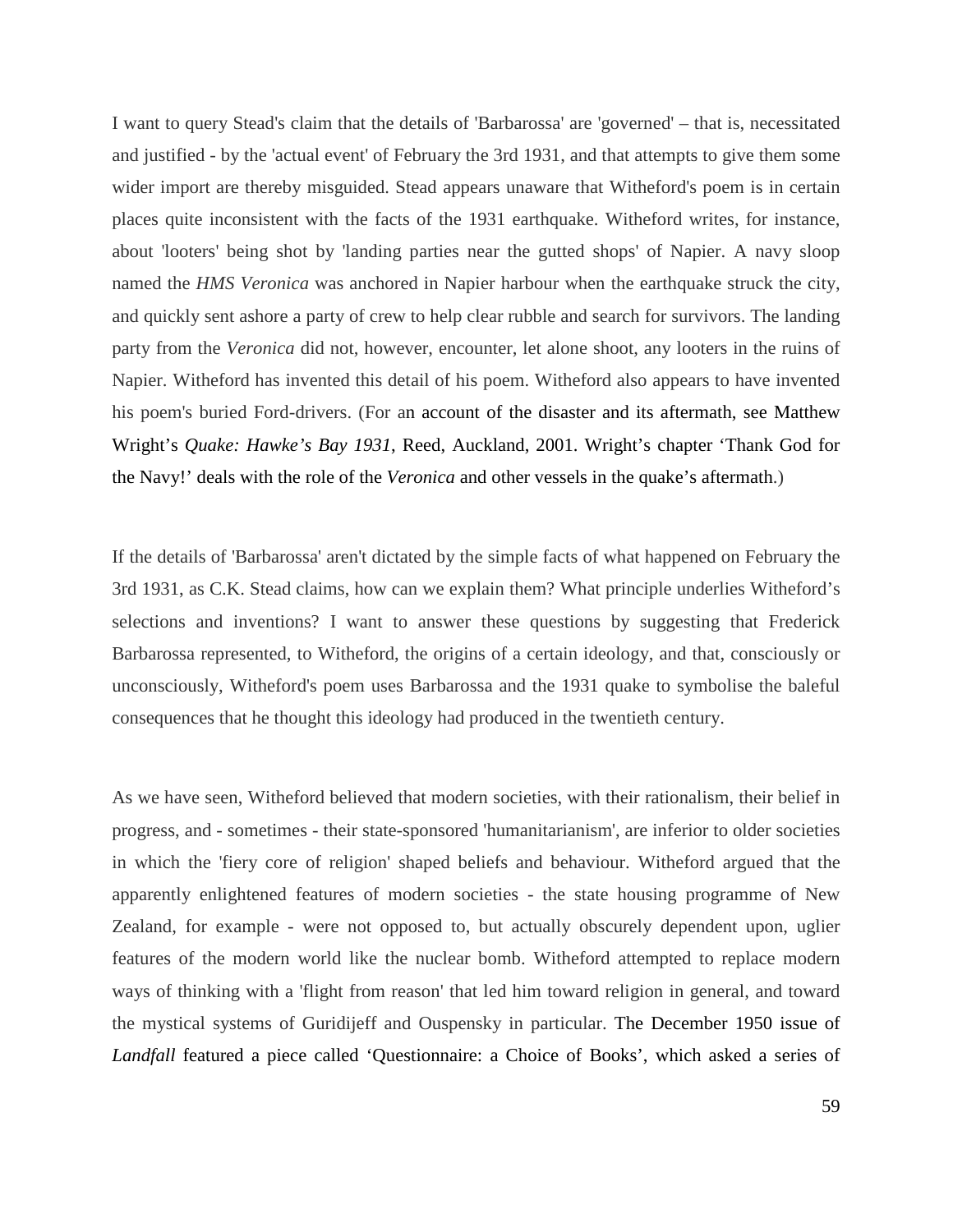Kiwi writers about which books they'd most enjoyed in the last twelve months. Witheford's list of favourites was topped by Ouspensky's tome *A New Model of the Universe,* and also included Ananda K Coomaraswamy's *Hinduism and Buddhism* and texts by the Jewish religious thinker Martin Buber and the Catholic theologian J.H. Newman (Witheford, 1950, p. 353)

Witheford's views did not always meet with approval, even amongst his friends. In a memoir called 'Ourselves When Young', John O'Shea recalled how Witheford would treat a reluctant Peter Munz to lectures about the strange doctrines of his Russian 'gurus'. Munz, who had learned a distrust for metaphysical speculation from his famous teachers Wittgenstein and Popper, would refuse to play Witheford's game: 'When Hubert...ventured into the realms of the mystical teachers...Peter would nod his head sagely and silently. After a decent pause, he would slowly begin discussing the medieval procedures of customs administration, or how Frederick Barbarossa threaded his way between the rivalries of the Welfen and Hohenstaufen families' (Fairburn and Oliver, p. 46)*.*

Why would Munz counterpose Frederick Babrarossa to Witheford's gurus, as a topic for discussion? It is not only that Barbarossa, as a real, documented historical figure, could be the subject of a reasonably orderly, down-to-earth discussion, in a way that the demons and astral beings posited by Guridijeff and Ouspensky could not be. Despite or because of the fact that he lived in an age of superstition and chaos, Barbarossa represented, for Munz, a model of the practical and rational, if not necessarily likeable, political leader. Munz's biography of the emperor was intended to dispose of the myths that had enveloped him, and to reveal him, not as some sort of chthonic nationalist, but as, in the words of Paul Hoffman, an 'astute and flexible politician' (Hoffman, p. 55).

I want to suggest that, for Witheford, Munz's Barbarossa was a leader who prefigured, in his calculative thinking as well as his enthusiasm for extending state power, key political actors of the modern world. Munz wanted to absolve Barbarossa of any mystical connection with the ideologies of Bismarck and Hitler; for a man with Witheford's unusual presuppositions, though,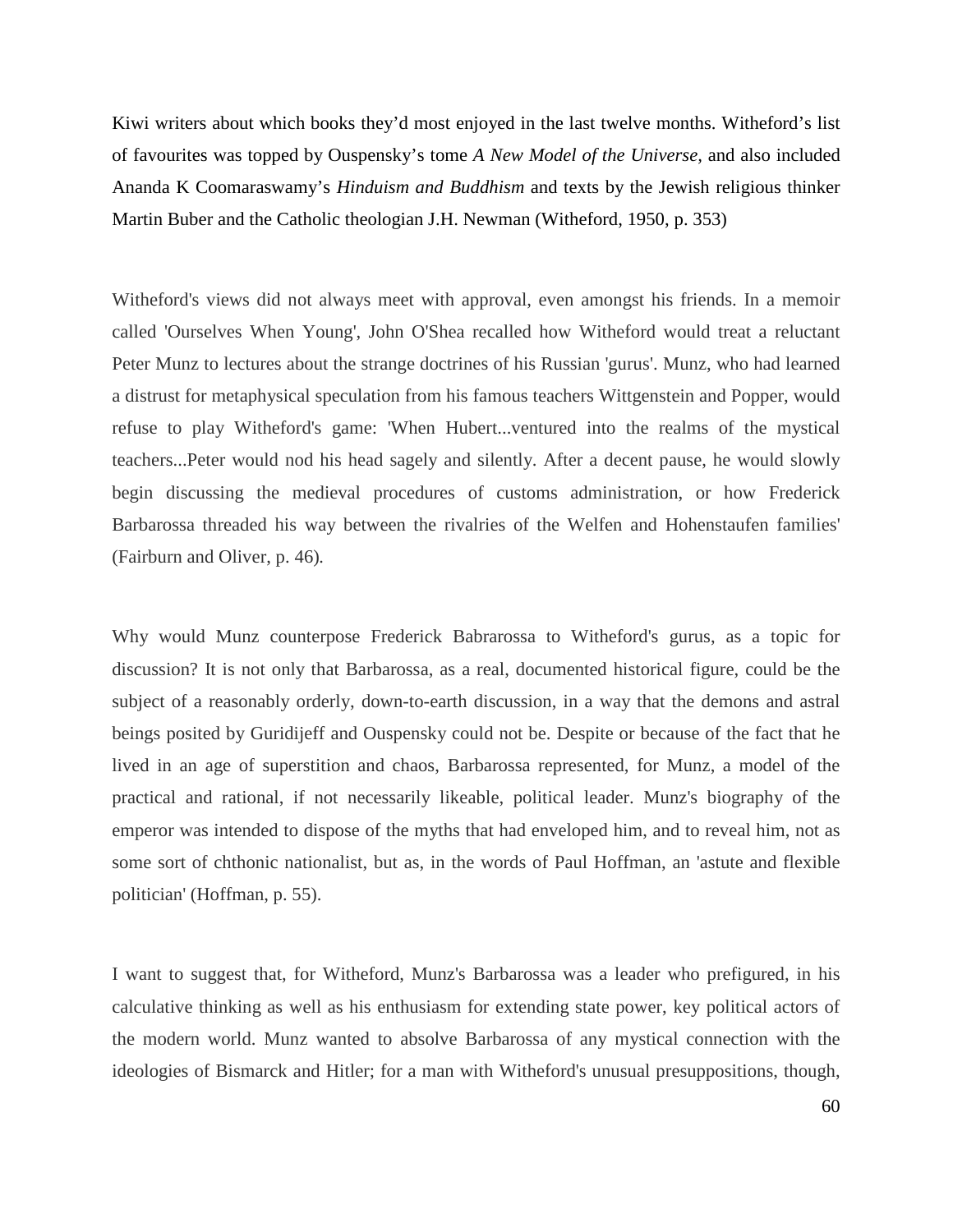Munz's interpretation of Barbarossa may actually have *demonstrated* that the emperor was a precursor to these and other modern leaders.

We might perhaps compare Witheford's conception of Barbarossa to the picture of King Offa, the medieval ruler famous for building a great dyke along the Welsh-English border, in Geoffrey Hill's magnificent [p](http://www.newstatesman.com/books/2009/07/mercian-hymns-book-offa-life)oem-sequence *Mercian Hymns*. In Hill's hands, Offa is a man able and willing to put a precise economic value on every one of his subjects, and on every piece of his kingdom. With his coldness and his calculative mode of thought, he resembles some of the worst rulers of the modern era:

*Offa Rex* resonant with silver...

Exactness of design was to deter imitation; mutilation if that failed. Exemplary metal, ripe for commerce. Value from a sparse people, scrapers of salt-pans and byres.

Swathed bodies in the long ditch; one eye upstaring. It is safe to presume, here, the king's anger. He reigned forty years. Seasons touched and retouched the soil. (Hill, 1971: section 11)

In Witheford's poem, the Hawkes Bay earthquake - part of a 'fault' (the pun is surely deliberate) which has opened across the globe - perhaps symbolises the violent disorder that is, Witheford believed, an inevitable byproduct of modern societies. By February 1931, the Great Depression was in full swing, fascists and communists were fighting on the streets of Germany, Japan was preparing to invade Manchuria, and Spain was about to gain a Socialist government and begin its long slide into Civil War. Even small, relatively stable New Zealand was on the brink of a series of riots fuelled by unemployment and hunger. The ultimate act of modern horror would be the carefully planned, carefully documented extermination of six million Jews by the Nazi regime.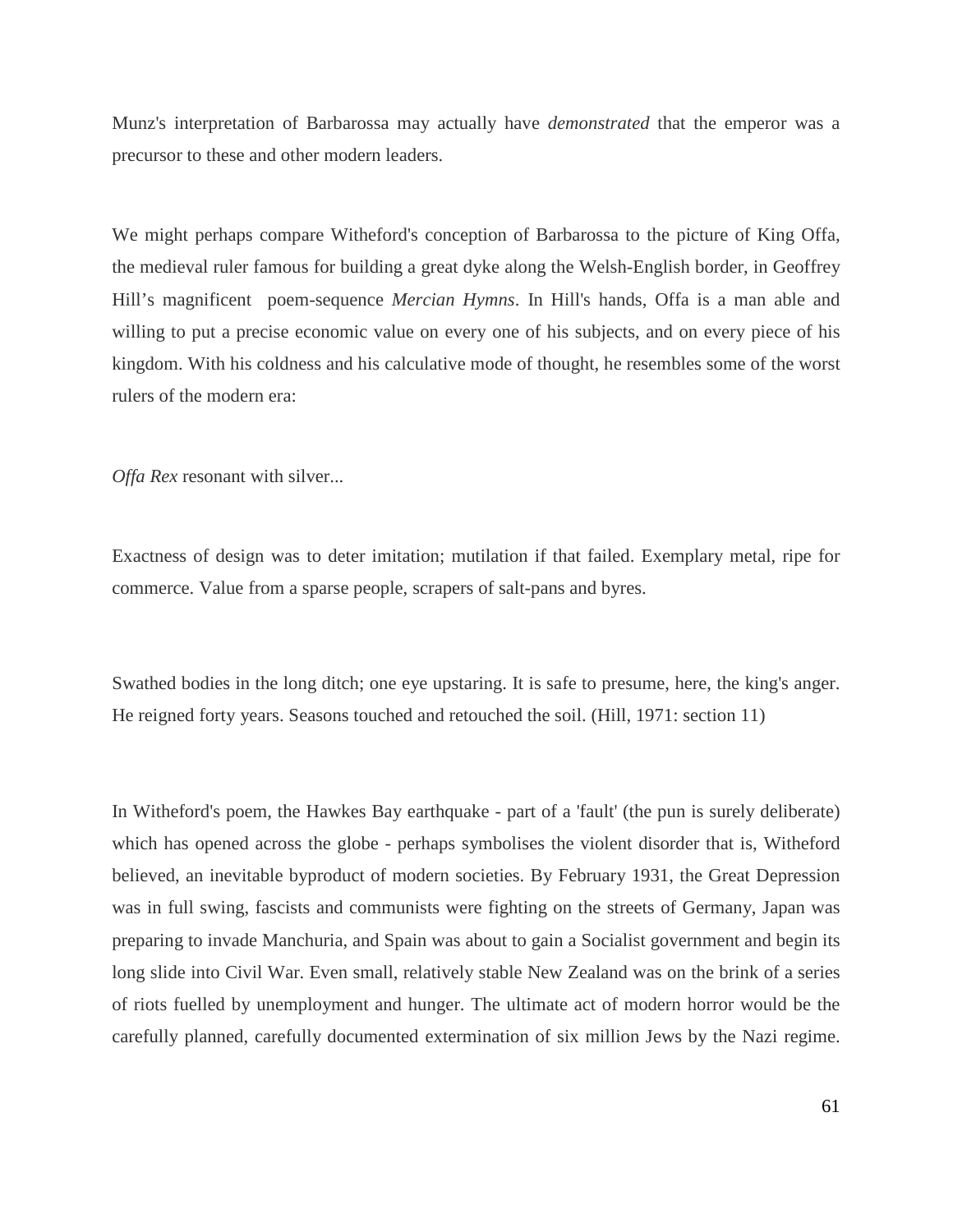This horror began in earnest a decade and a few months after the Hawkes Bay quake, when Hitler launched the disastrous military adventure he named after Barbarossa.

I want to suggest that Witheford was able to move so easily and so unapologetically between real details of the earthquake of 1931 and inventions like the shot looters and the buried Ford-owners because the quake served in his mind as an analogue for the human disasters of the 1930s and 1940s. When he mentions the looting of shops and the execution of looters, Witheford makes us think of the proletarian unrest unleashed by the Great Depression, and of the lethal response to this unrest. His reference to the Napier bourgeoisie being buried in their Fords – Fords were popular symbols, in the 1930s, of modernity and affluence - may remind us that the wars and chaos of 1930s and 1940s also sometimes took a toll on the wealthier strata of Western societies, and in some places destroyed these strata completely.

C.K. Stead thought 'Barbarossa' the most compelling poem in *A Native, Perhaps Beautiful*; I think it the best poem in any of Witheford's books. In 'Barbarossa' the narrow, eccentric, and rather misanthropic worldview which makes many of Witheford's texts uninterestingly negative allows him to find a symbol for the worst decades of the twentieth century in the real and imagined details of an earthquake in a province of an obscure country on the edge of the world.

## Bibliography

*Arachne* No 1. Ed. Hubert Witherford et al., Wellington, January 1950.

*Arachne* No 3. Ed. Hubert Witheford et al., Wellington, December 1951.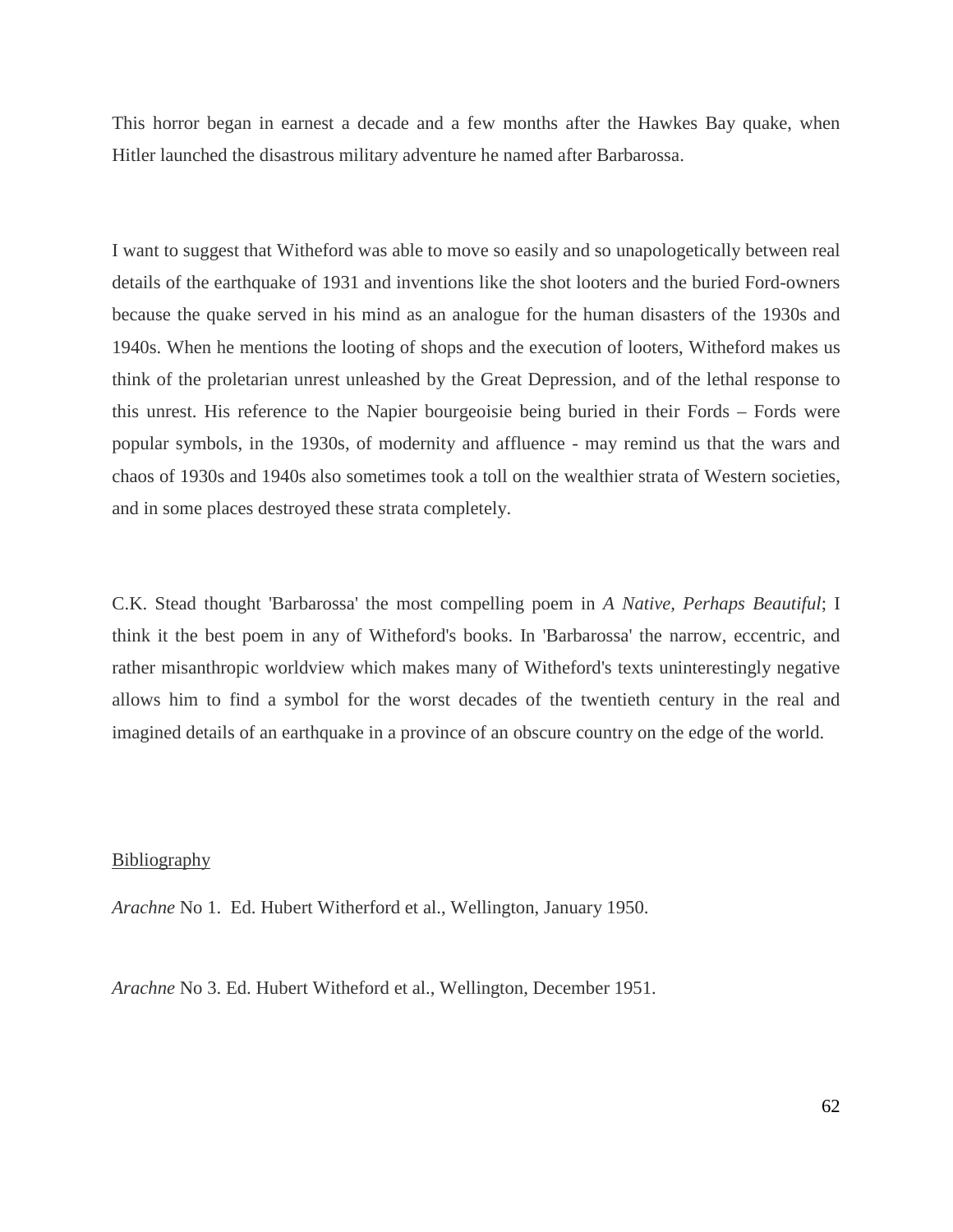Barrowman, Rachel. *A Popular Vision: the Arts and the Left in New Zealand 1930-1950*. Wellington: Victoria UP, 1991.

Baxter, James K. *Pig Island Letters*. London: Oxford UP, 1966.

Fairburn, Miles and W.H. Oliver, eds. *The Certainty of Doubt*. Wellington: Victoria UP, 1996.

Hill, Geoffrey. *Mercian Hymns*. London: Andre Deutsch, 1971.

Hoffman, Paul. 'Stages of the Symbol: Pacemaker of Pristine Consciousness and Creative Consummation of Self-referential Poetry.' In *The Certainty of Doubt*, (see Fairburn above) pp. 52-67.

Munz, Peter. *Frederick Barbarossa: a study in medieval politics*. London: Eyre and Spottiswoode, 1969.

O'Shea, John. *Don't Let It Get You*. Wellington: Victoria UP, 1999.

- - 'Ourselves when young.' In *The Certainty of Doubt* (see Fairburn above) pp. 41-51.

O'Shea, John and Hubert Witheford. 'The Film in Albania.' In *Monthly Film Bulletin*, Wellington, Sept. 1948.

Pearson, Bill. *Fretful Sleepers and Other Essays*. Auckland:Heinneman Educational Books, 1974.